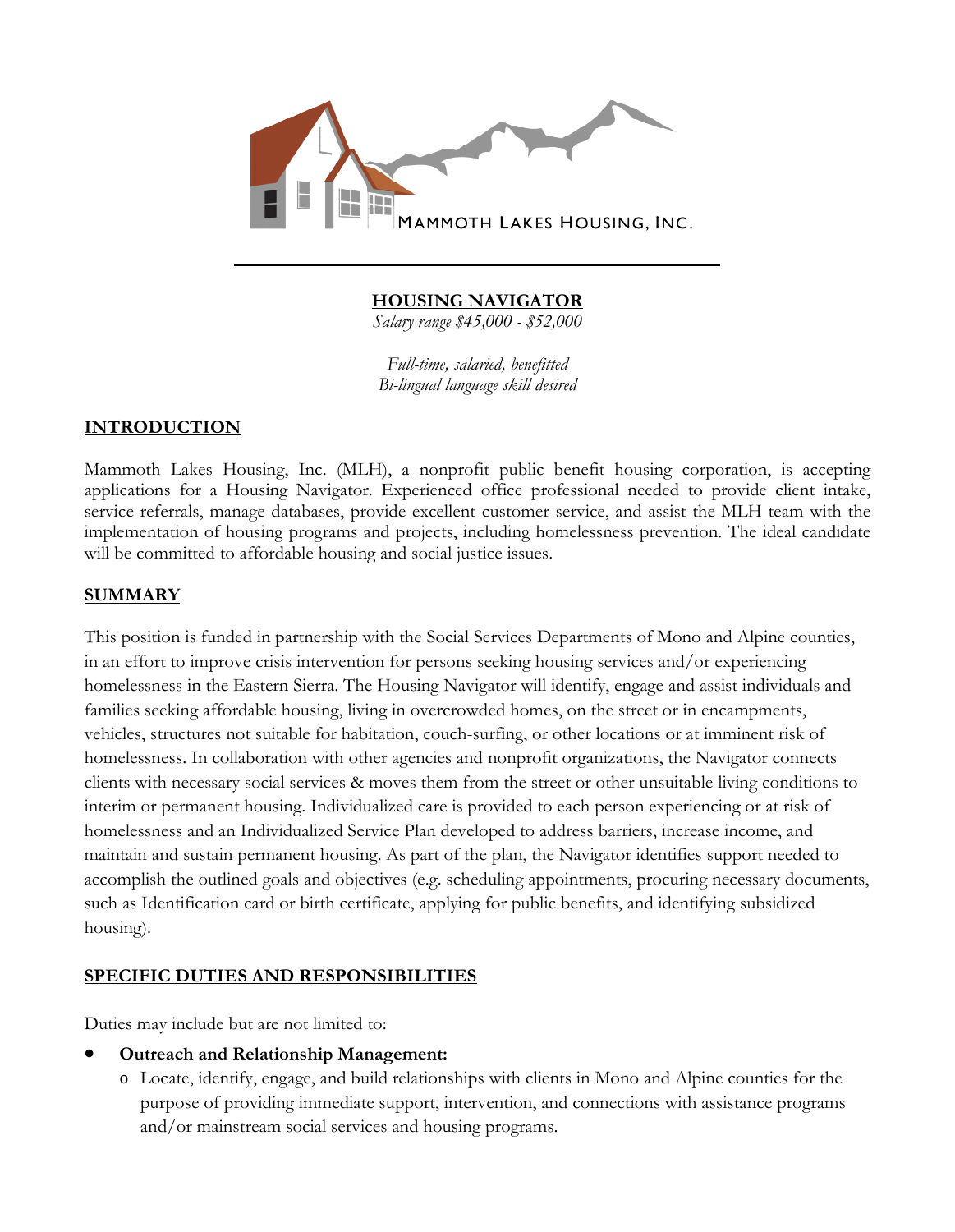- o Identify clients who may benefit from, and provide linkage to, the following programs: Housing, Disability Advocacy Program (HDAP), Bringing Families Home Program, Home Safe Program, and Project Roomkey Programs, and other programs as identified and/or available.
- o Hold office hours at the MLH office, but also in other communities throughout Mono and Alpine counties, in locations such as community centers, libraries, or other appropriate locations and/or events; attend collaborative meetings;
- o Outreach to community, business owners, realtors, landlords, housing developers and other service providers to identify new and existing opportunities and build strong relationships to better assist clients in accessing resources, employment, supportive services, and housing opportunities;
- o Respond to community requests for street outreach intervention, as appropriate;

# **Service Navigation:**

- o Provide clients with housing navigation services, including housing location/placement/referrals, counseling services, assistance with housing applications and connections to all housing opportunities, including: Section 8, transitional housing, permanent affordable housing, market rate housing, and others.
- o Collaborate with service providers to provide onsite supportive services and direct connection to services such as: mental health, substance use, healthcare, employment, education and other services.
- o Work effectively and creatively as a member of an interdisciplinary case management team to support the needs of clients and attend case conferencing meetings to coordinate services with internal and outside service providers.

### **Care Coordination and Supportive Services:**

- o Identify appropriate permanent housing options for clients, such as, subsidized housing Section 8 vouchers, permanent supportive housing, affordable and market rate housing, and other housing opportunities;
- o Conduct initial and comprehensive assessments as described in the Coordinated Entry System (CES) Policies and Procedures for the Eastern Sierra Continuum of Care (CoC).
- o Enter initial and comprehensive assessments into the Coordinated Entry System (CES) and/or HMIS (on behalf of Mono and Alpine County service providers, as appropriate).
- o Coordinate, monitor and evaluate intake and individualized needs assessment and client's progression through their (ISP), and develop modifications to (ISP) as necessary.
- o Assist clients with housing applications, disability benefit applications, complete supportive and subsidized housing paperwork, and advocate for clients with prospective landlords.
- o Provide information, referrals, linkages, and advocacy to assist clients in accessing services and resources and obtaining federal, state, and local benefits.

# **Contract Management and Reporting:**

- o Maintain client related data tracking systems, including case notes, outcomes and complete HMIS entries; as well as other services in accordance with CoC Written Standards, CES Policies, and federal, state, and county guidelines;
- o Complete follow-up and retention services and provide back-up documentation in client files;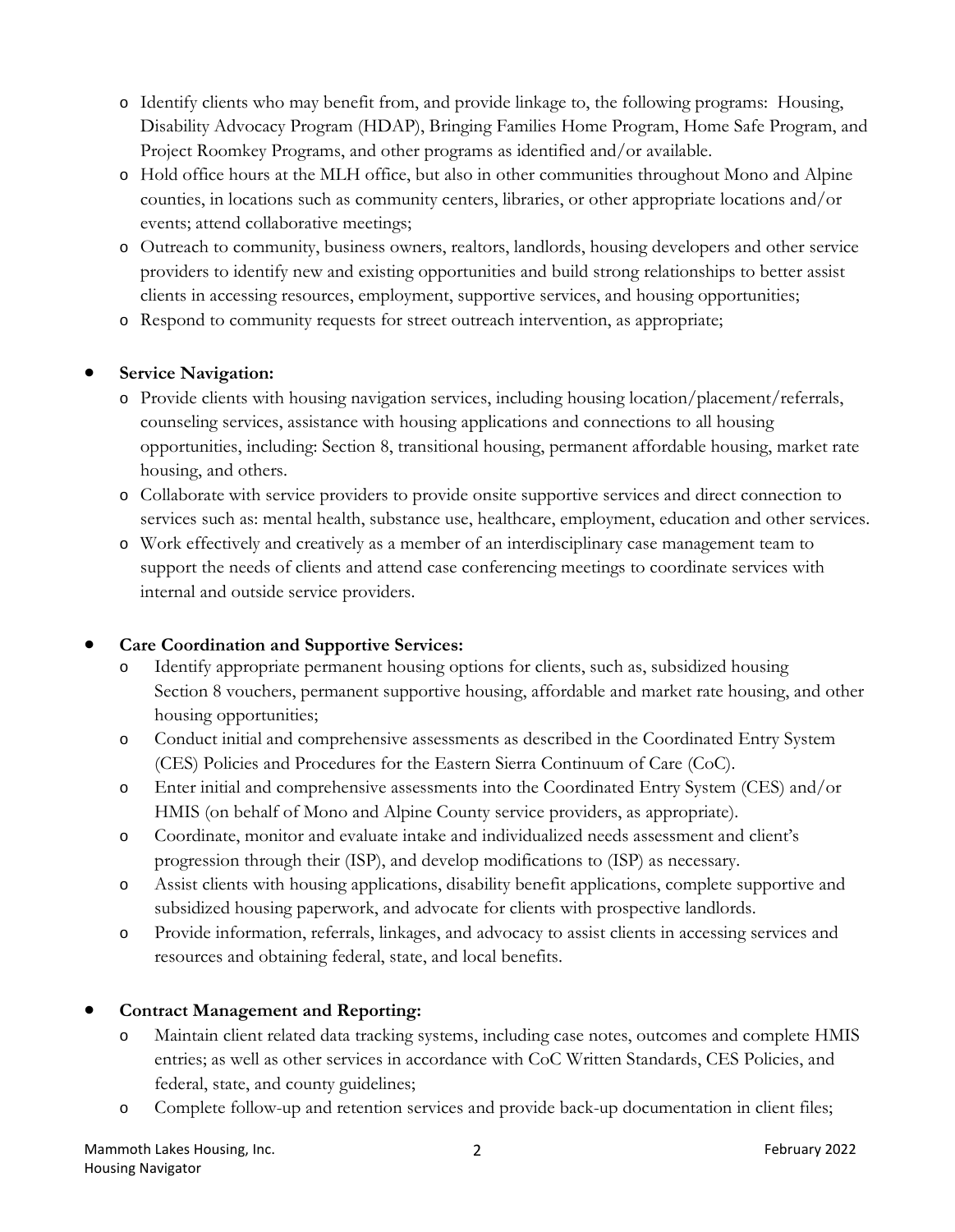- o Monitor various program income and expenses, bill out work orders, and perform scheduled reporting to the State;
- o Achieve knowledge of the contracts and grants for which you work under, including the Housing, Disability Advocacy Program (HDAP), Bringing Families Home Program, Home Safe Program, and Project Roomkey Programs, and work closely with Social Services staff and technical assistance providers to implement such program.

## **Continuum of Care and Stakeholder Relationship Management:**

- o Participate in the Annual Point in Time Count of homeless individuals coordinated by the Eastern Sierra Continuum of Care;
- o Identify new and existing opportunities to build strong relationships with the community, business owners, realtors, landlords, housing developers, health care agencies, tribal organizations, educational institutions, and other service providers to better assist clients in accessing resources, employment, supportive services, and housing opportunities;
- o Attend collaborative meetings and actively participate in staff meetings and trainings; and

### **On-Going Professional Development:**

- o Attend job-related conferences, training, and workshops, as needed.
- **Other duties as assigned.**

# **QUALIFICATIONS**

- Associate of Arts Degree (AA) in related field such as Social Services or Community Development and/or a recommended one year of similar experience.
- Fluency in Spanish, both verbal and written, is preferred
	- o \$250/month language skills stipend for those who can demonstrate competency through a skills test.
- Computer proficiency required including word processing, data entry, and spreadsheets; and
- Must have valid driver's license, a good driving record, and be insurable on company policy.
- Must have excellent communication skills, both written and verbal, with ability to engage persons who are in distress without judgment; and possess strong organizational skills with the ability to prioritize and perform multiple tasks
- Capable of travel to all sites within Mono County and Alpine County
- Knowledge of:
	- o Modern office practices, procedures, methods, and equipment.
	- o Principles of work planning, organization, and scheduling.
- Ability to:
	- o Communicate clearly and concisely, both orally and in writing.
	- o Provide premier customer service to a broad range of clientele.

Mammoth Lakes Housing, Inc. The Contract of the Contract of the Contract of the Contract of the Contract of the Contract of the Contract of the Contract of the Contract of the Contract of the Contract of the Contract of th Housing Navigator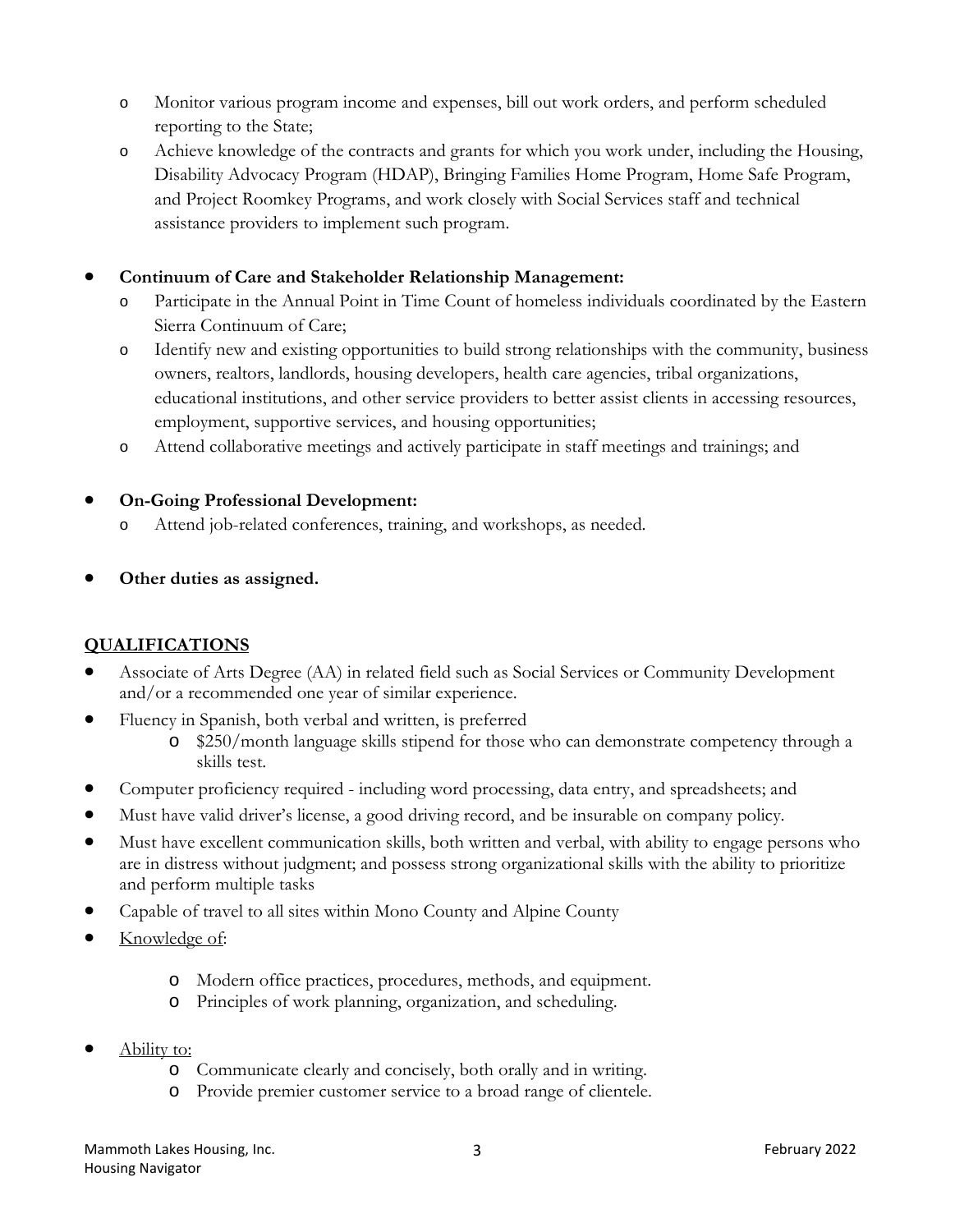- o Work cooperatively with other agencies; facilitate cooperation in pressured or confrontational situations.
- o Establish and maintain effective working relationships with those contacted in the course of work.
- o Ability to work independently while being a team player.
- o Use judgment to make sound decisions.
- o Use discretion and maintain confidentiality in given assignments.
- o Serve a diverse client population and communicate effectively in a culturally competent manner.
- o Gather, prepare, and maintain accurate and complete records and reports.
- o Spanish speaking skill highly desired

### **PHYSICAL DEMANDS**

The physical demands described are representative of those that must be met by an employee to successfully perform the essential functions of this job. Reasonable accommodations may be made to enable individuals with disabilities to perform the essential position functions.

In the course of performing this job, the employee typically spends time sitting, standing, climbing stairs, walking, driving, carrying (25lbs), lifting (25lbs), bending, stooping, and kneeling. Employee must be able to stand and/or walk for extended periods of time in outside environmental conditions through outreach with repetitive motion and positions. In addition, the employee must be able to operate a motorized vehicle. Specific vision abilities required by this job include: close vision; color vision; and the ability to adjust focus.

### **WORK ENVIRONMENT**

The work environment characteristics described here are representative of those an employee encounters while performing the essential functions of this job. Reasonable accommodations may be made to enable individuals with disabilities to perform the essential job functions.

While performing the essential duties of this job, the employee will spend time outdoors walking in the community and remote areas while approaching individuals' potentially experiencing homelessness. This outdoor activity may be in a variety of weather conditions that could include heat, rain, or snow.

### **SUPERVISION RECEIVED AND EXERCISED**

Receives general supervision from Executive Director.

### **TOOLS AND EQUIPMENT USED**

Personal computer, including word processing and spreadsheet software, telephone, calculator, copy, fax, and mail machines.

Personal vehicle required.